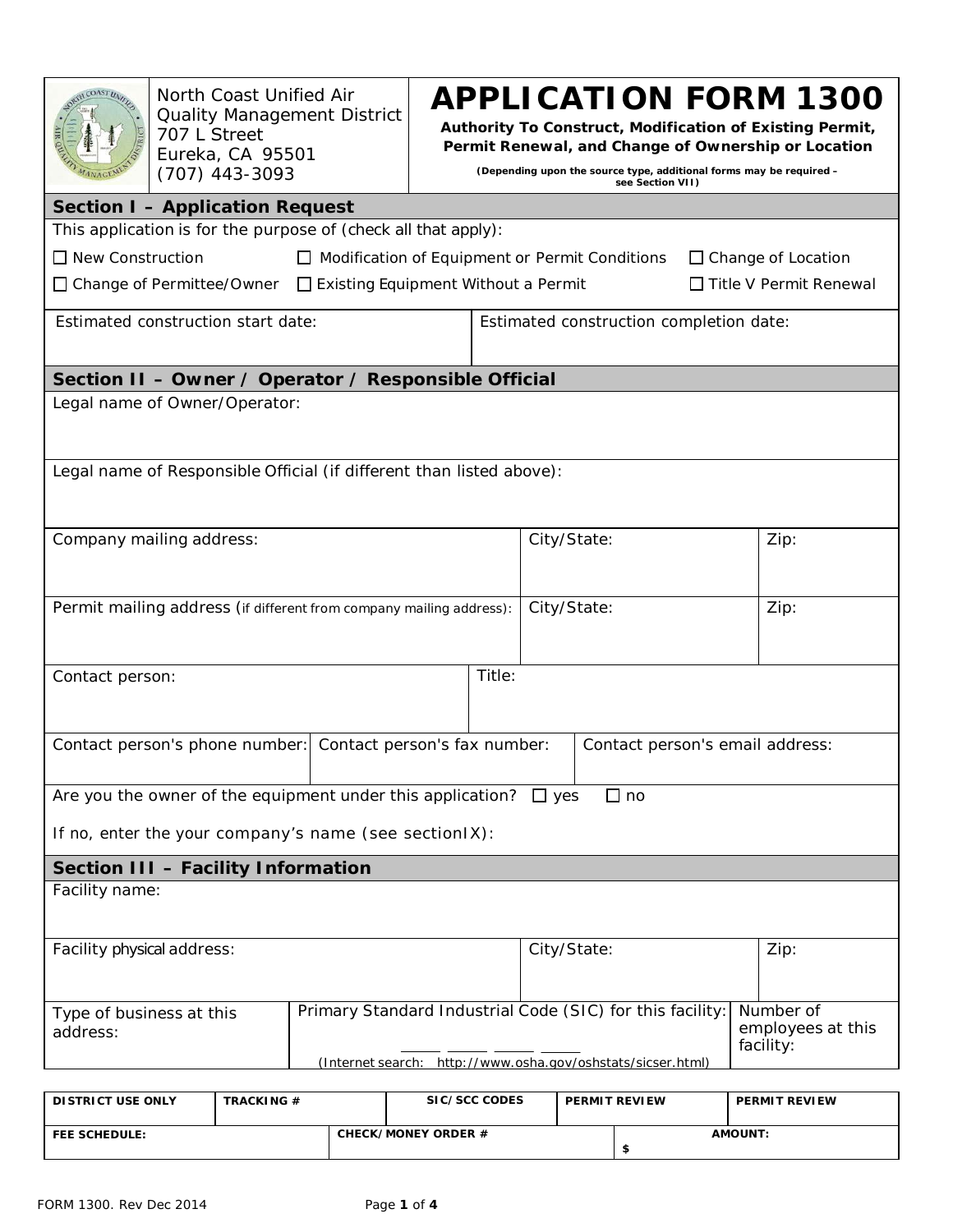| <b>Section IV - Facility Location</b>                                                                                                                                                                                                                                                    |  |  |  |  |  |  |  |  |
|------------------------------------------------------------------------------------------------------------------------------------------------------------------------------------------------------------------------------------------------------------------------------------------|--|--|--|--|--|--|--|--|
| Detailed driving directions from nearest California town (attach roadmap if necessary):                                                                                                                                                                                                  |  |  |  |  |  |  |  |  |
| Facility is<br>(distance) miles<br>(direction) of<br>(nearest town)                                                                                                                                                                                                                      |  |  |  |  |  |  |  |  |
| Status of land at facility (check one): $\Box$ Private<br>$\Box$ Tribe/Rancheria<br>$\Box$ Government                                                                                                                                                                                    |  |  |  |  |  |  |  |  |
| Name of nearest Class 1 area to the facility (see map on page 4):                                                                                                                                                                                                                        |  |  |  |  |  |  |  |  |
| Is your facility boundary within 10 km of the boundary of nearest Class 1 area? (see map) $\Box$ yes $\Box$ no                                                                                                                                                                           |  |  |  |  |  |  |  |  |
| Distance to the nearest occupied residence or business:<br>ft. K-12 school<br>ft.                                                                                                                                                                                                        |  |  |  |  |  |  |  |  |
| Is emission generating equipment within 1,000 feet of the outer boundary of a school? $\square$ yes<br>□ no                                                                                                                                                                              |  |  |  |  |  |  |  |  |
| If yes, complete for all public or private schools, grade K-12, within a 1/4 mile radius of facility property.                                                                                                                                                                           |  |  |  |  |  |  |  |  |
|                                                                                                                                                                                                                                                                                          |  |  |  |  |  |  |  |  |
| Phone(s): $\overline{\phantom{a}}$                                                                                                                                                                                                                                                       |  |  |  |  |  |  |  |  |
| Section V - Applicable Laws, Regulations, and Existing Permits                                                                                                                                                                                                                           |  |  |  |  |  |  |  |  |
| Does this facility have a District permit(s)? $\Box$ yes $\Box$ no<br>If yes, the permit number is:                                                                                                                                                                                      |  |  |  |  |  |  |  |  |
| Does this facility have a Title V permit(s)? $\Box$ yes $\Box$ no If yes, submit Form 1313.                                                                                                                                                                                              |  |  |  |  |  |  |  |  |
| A) Is this a "major source" under Title V of the federal Clean Air Act?<br>(District Rule 501)<br>$\Box$ yes<br>$\Box$ no<br>$\Box$ unsure                                                                                                                                               |  |  |  |  |  |  |  |  |
| B) Is this source subject to a federal NSPS or NESHAP/MACT?<br>(District Rule 104)<br>$\Box$ no<br>$\Box$ yes<br>$\Box$ unsure                                                                                                                                                           |  |  |  |  |  |  |  |  |
| C) Is this a significant net increase in emissions?<br>(District Rule 110 Section E)<br>$\Box$ no<br>$\Box$ yes<br>$\Box$ unsure                                                                                                                                                         |  |  |  |  |  |  |  |  |
| D) Is this application in response to a Notice of Violation (NOV) or a Notice to Apply (NTA)?<br>$\Box$ Yes<br>$\Box$ No<br>If yes, date:<br>Tracking#                                                                                                                                   |  |  |  |  |  |  |  |  |
| If you answered "yes" or" unsure" to A, B, C, or D, contact the District to see if a pre-application<br>meeting is required.                                                                                                                                                             |  |  |  |  |  |  |  |  |
| <b>Section VI - Other Information</b>                                                                                                                                                                                                                                                    |  |  |  |  |  |  |  |  |
| Does this facility emit any substance listed pursuant to Section 44321 of the Health and Safety Code?<br>If yes, contact District Staff to determine if a health risk assessment is required.<br>$\Box$ yes $\Box$ no                                                                    |  |  |  |  |  |  |  |  |
| Is this project subject to the California Environmental Quality Act (CEQA)? $\Box$ yes<br>$\square$ no<br>Conditional Use Permit? List ID # and Issuing Agency:                                                                                                                          |  |  |  |  |  |  |  |  |
| Is there any information requested by this application that might be considered to be "trade secrets" that<br>you don't wish to make public?<br>$\Box$ yes $\Box$ no<br>If yes, attach documentation to describe and support your claim.                                                 |  |  |  |  |  |  |  |  |
| This question must be answered for all applications for new construction or significant<br>modifications. Are all major sources under same ownership in California in compliance with federal,<br>State, and local air pollution control rules?<br>$\Box$ Yes<br>$\Box$ No<br>$\Box$ N/A |  |  |  |  |  |  |  |  |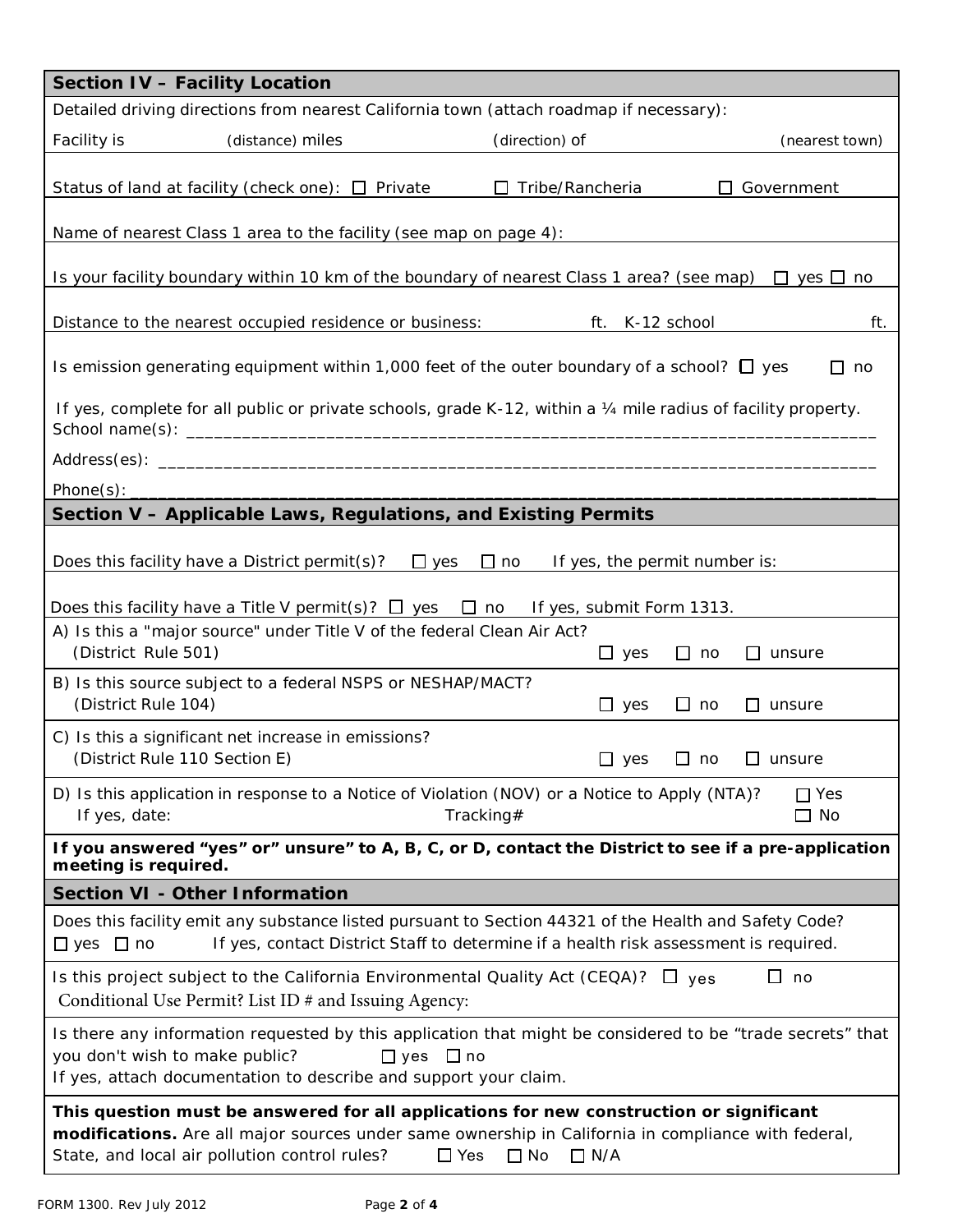| Section VII - Emission Device / Source Description - Supplemental Information                                                                                                                                                                                                                                                                                                                                                                                                                                                                                                                                                                                                                                                                                                             |                                                                        |      |              |              |            |  |             |                |
|-------------------------------------------------------------------------------------------------------------------------------------------------------------------------------------------------------------------------------------------------------------------------------------------------------------------------------------------------------------------------------------------------------------------------------------------------------------------------------------------------------------------------------------------------------------------------------------------------------------------------------------------------------------------------------------------------------------------------------------------------------------------------------------------|------------------------------------------------------------------------|------|--------------|--------------|------------|--|-------------|----------------|
| Indicate the type of device by marking the box. For each type of device used, complete the corresponding                                                                                                                                                                                                                                                                                                                                                                                                                                                                                                                                                                                                                                                                                  |                                                                        |      |              |              |            |  |             |                |
|                                                                                                                                                                                                                                                                                                                                                                                                                                                                                                                                                                                                                                                                                                                                                                                           |                                                                        |      |              |              |            |  |             |                |
| form. 1300 B is required for all devices except Fuel Dispensing and Storage Equipment - Form 1306.<br>1300 A (Reserved)<br>Vapor Extraction Projects<br>LΙ<br>1307<br>1300 B<br>Emissions, Fuel and Process Materials<br><b>Miscellaneous Devices</b><br>$\Box$<br>1308<br>1301<br><b>Internal Combustion Equipment</b><br>1309 Aggregate Plant<br>П<br>$\Box$<br>1302<br><b>External Combustion Equipment</b><br>Hot Mix Asphalt Plant<br>□<br>1310<br>ΙI<br>Particulate Matter (PM10) Control Equipment<br>□<br>1303<br>1311<br>Reserved<br>$\Box$<br>1304<br>Volatile Organic Compound Control Equip.<br>1312 Gasoline Bulk Storage Facility<br>□<br>□<br>Scrubber<br>1305<br>1313<br>Title V<br>□<br>ΙI<br>1306<br>1314 (Reserved)<br>□<br>Fuel Dispensing and Storage Equipment<br>□ |                                                                        |      |              |              |            |  |             |                |
|                                                                                                                                                                                                                                                                                                                                                                                                                                                                                                                                                                                                                                                                                                                                                                                           | Section VIII - Equipment Description (not required if using Form 1306) |      |              |              |            |  |             |                |
| Unit No.                                                                                                                                                                                                                                                                                                                                                                                                                                                                                                                                                                                                                                                                                                                                                                                  | Source Description                                                     | Make | Manufacturer |              | Serial No. |  | Manufacture | Rated Capacity |
|                                                                                                                                                                                                                                                                                                                                                                                                                                                                                                                                                                                                                                                                                                                                                                                           |                                                                        |      | Model No.    |              |            |  | Date        |                |
|                                                                                                                                                                                                                                                                                                                                                                                                                                                                                                                                                                                                                                                                                                                                                                                           |                                                                        |      |              |              |            |  |             |                |
|                                                                                                                                                                                                                                                                                                                                                                                                                                                                                                                                                                                                                                                                                                                                                                                           |                                                                        |      |              |              |            |  |             |                |
|                                                                                                                                                                                                                                                                                                                                                                                                                                                                                                                                                                                                                                                                                                                                                                                           |                                                                        |      |              |              |            |  |             |                |
|                                                                                                                                                                                                                                                                                                                                                                                                                                                                                                                                                                                                                                                                                                                                                                                           |                                                                        |      |              |              |            |  |             |                |
|                                                                                                                                                                                                                                                                                                                                                                                                                                                                                                                                                                                                                                                                                                                                                                                           |                                                                        |      |              |              |            |  |             |                |
|                                                                                                                                                                                                                                                                                                                                                                                                                                                                                                                                                                                                                                                                                                                                                                                           |                                                                        |      |              |              |            |  |             |                |
|                                                                                                                                                                                                                                                                                                                                                                                                                                                                                                                                                                                                                                                                                                                                                                                           |                                                                        |      |              |              |            |  |             |                |
|                                                                                                                                                                                                                                                                                                                                                                                                                                                                                                                                                                                                                                                                                                                                                                                           |                                                                        |      |              |              |            |  |             |                |
|                                                                                                                                                                                                                                                                                                                                                                                                                                                                                                                                                                                                                                                                                                                                                                                           |                                                                        |      |              |              |            |  |             |                |
|                                                                                                                                                                                                                                                                                                                                                                                                                                                                                                                                                                                                                                                                                                                                                                                           |                                                                        |      |              |              |            |  |             |                |
|                                                                                                                                                                                                                                                                                                                                                                                                                                                                                                                                                                                                                                                                                                                                                                                           |                                                                        |      |              |              |            |  |             |                |
|                                                                                                                                                                                                                                                                                                                                                                                                                                                                                                                                                                                                                                                                                                                                                                                           |                                                                        |      |              |              |            |  |             |                |
|                                                                                                                                                                                                                                                                                                                                                                                                                                                                                                                                                                                                                                                                                                                                                                                           |                                                                        |      |              |              |            |  |             |                |
| Section IX - Certification<br>I hereby certify that all information and data provided on this application form and all supplemental                                                                                                                                                                                                                                                                                                                                                                                                                                                                                                                                                                                                                                                       |                                                                        |      |              |              |            |  |             |                |
|                                                                                                                                                                                                                                                                                                                                                                                                                                                                                                                                                                                                                                                                                                                                                                                           |                                                                        |      |              |              |            |  |             |                |
| District Forms, as well any technical drawings, emission calculations, or other supplemental                                                                                                                                                                                                                                                                                                                                                                                                                                                                                                                                                                                                                                                                                              |                                                                        |      |              |              |            |  |             |                |
| information submitted as part of this application, are true and as accurate as possible, to the best of<br>my knowledge and professional expertise and experience.                                                                                                                                                                                                                                                                                                                                                                                                                                                                                                                                                                                                                        |                                                                        |      |              |              |            |  |             |                |
| Date signed:<br><b>Signature of Preparer:</b>                                                                                                                                                                                                                                                                                                                                                                                                                                                                                                                                                                                                                                                                                                                                             |                                                                        |      |              |              |            |  |             |                |
|                                                                                                                                                                                                                                                                                                                                                                                                                                                                                                                                                                                                                                                                                                                                                                                           |                                                                        |      |              |              |            |  |             |                |
|                                                                                                                                                                                                                                                                                                                                                                                                                                                                                                                                                                                                                                                                                                                                                                                           |                                                                        |      |              |              | Title:     |  |             |                |
| Type or print name of Signatory:                                                                                                                                                                                                                                                                                                                                                                                                                                                                                                                                                                                                                                                                                                                                                          |                                                                        |      |              |              |            |  | Phone:      |                |
|                                                                                                                                                                                                                                                                                                                                                                                                                                                                                                                                                                                                                                                                                                                                                                                           |                                                                        |      |              |              |            |  |             |                |
| If this application was prepared by person(s) other than the owner/operator/responsible official, it is not                                                                                                                                                                                                                                                                                                                                                                                                                                                                                                                                                                                                                                                                               |                                                                        |      |              |              |            |  |             |                |
| necessary to obtain the signatures listed below. Instead, attach documentation from the                                                                                                                                                                                                                                                                                                                                                                                                                                                                                                                                                                                                                                                                                                   |                                                                        |      |              |              |            |  |             |                |
| owner/operator/responsible official authorizing the preparer to sign on their behalf.                                                                                                                                                                                                                                                                                                                                                                                                                                                                                                                                                                                                                                                                                                     |                                                                        |      |              |              |            |  |             |                |
| Signature of Owner/Operator/Responsible                                                                                                                                                                                                                                                                                                                                                                                                                                                                                                                                                                                                                                                                                                                                                   |                                                                        |      |              | Date signed: |            |  |             |                |
| Official:                                                                                                                                                                                                                                                                                                                                                                                                                                                                                                                                                                                                                                                                                                                                                                                 |                                                                        |      |              |              |            |  |             |                |
|                                                                                                                                                                                                                                                                                                                                                                                                                                                                                                                                                                                                                                                                                                                                                                                           | Type or print name of Signatory:                                       |      |              | Title:       |            |  | Phone:      |                |
|                                                                                                                                                                                                                                                                                                                                                                                                                                                                                                                                                                                                                                                                                                                                                                                           |                                                                        |      |              |              |            |  |             |                |
|                                                                                                                                                                                                                                                                                                                                                                                                                                                                                                                                                                                                                                                                                                                                                                                           |                                                                        |      |              |              |            |  |             |                |